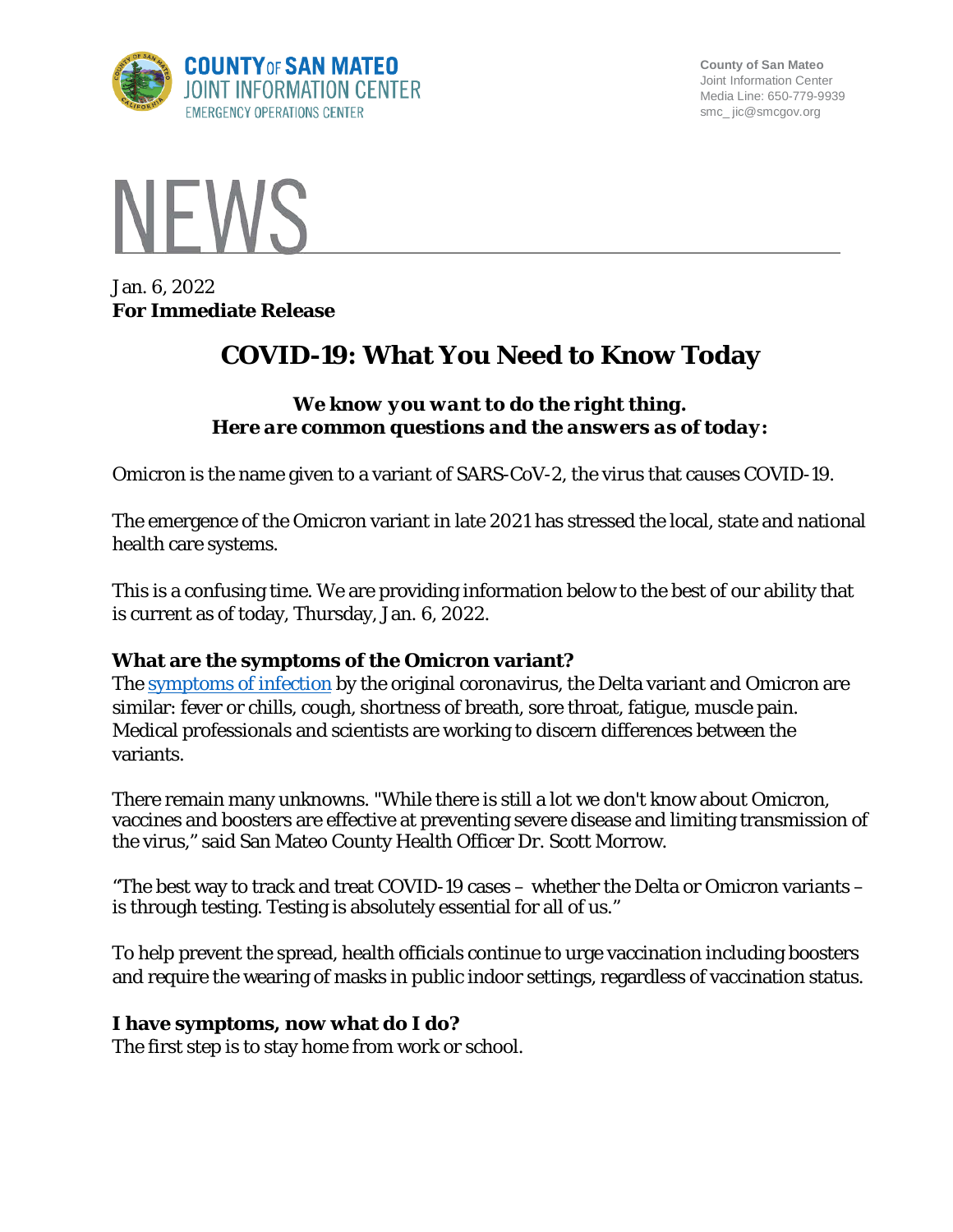The next step is to get tested.

You should immediately get tested for COVID-19 if you are feeling any symptoms – regardless of your vaccination status. COVID-19 symptoms can feel like a common cold (including just "the sniffles"), seasonal allergies or flu.

Tests can tell you if you are currently infected with COVID-19.

**I came into close contact with someone who now has COVID-19. What do I do?** Get tested, even if you are fully vaccinated.

The California Department of Public Health **[recommends](https://www.cdph.ca.gov/Programs/CID/DCDC/Pages/COVID-19/Guidance-on-Isolation-and-Quarantine-for-COVID-19-Contact-Tracing.aspx)** that anyone who comes into contact with someone who has, or is suspected of having, COVID-19 should get tested on day 5 after exposure.

If you are fully vaccinated and boosted, or fully vaccinated but not yet eligible for a booster, you do not need to quarantine (stay home and away from other people for at least five days), but you should isolate if you develop symptoms or receive a positive test result.

Persons who are not vaccinated or are vaccinated and eligible for a booster but have not received it should stay home for at least 5 days, after their last contact with a person who has COVID-19, and test on day 5.

You should quarantine if you are in one of the following groups:

- You have completed the primary series of a recommended vaccine and are eligible for a booster but have not received it
- You received the single-dose Johnson & Johnson vaccine (completing the primary series) over 2 months ago and have not received a recommended booster shot
- You are not vaccinated or have not completed a primary vaccine series

# **What are the two different tests? Does it matter which test I take?**

Two types of tests are commonly available:

- $\triangleright$  Rapid antigen tests
- $\triangleright$  PCR tests

# **Antigen test: What is it?**

An [antigen test](https://www.cdph.ca.gov/Programs/CID/DCDC/CDPH%20Document%20Library/COVID-19/Translations/Fact-Sheet-for-Antigen-Tests--en.pdf) directly detects fragments of proteins from the COVID-19 virus.

# **Why use Antigen tests?**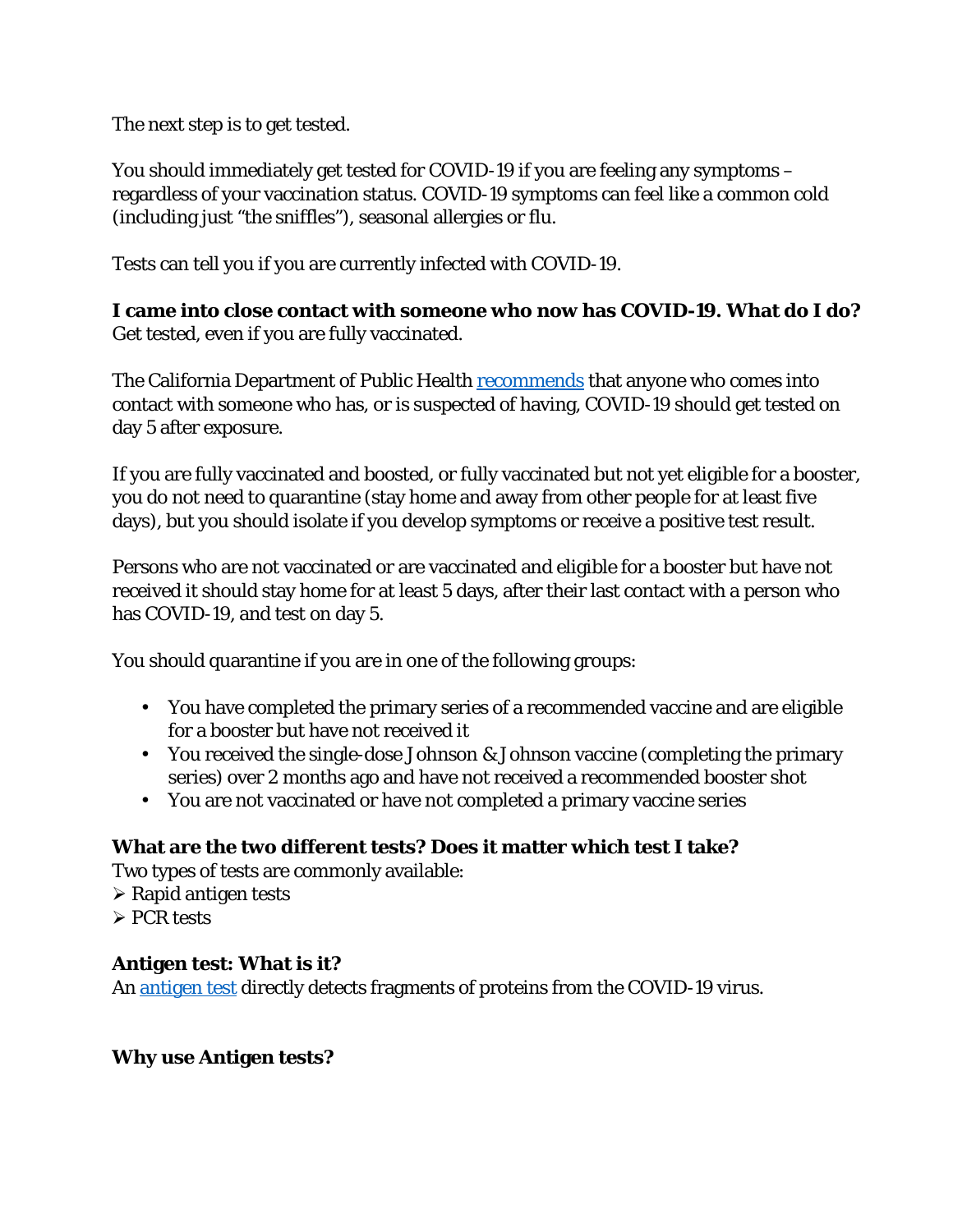- Easy to perform almost anywhere with a non-invasive nose swab
- Provide results quickly
- Good at confirming suspected COVID infections in people who are already sick

#### **Concerns with antigen tests**

- More effective for people when currently experiencing COVID-19 symptoms
- More likely to have a "false negative" result: a negative antigen test result may need a follow-up PCR test in people who have COVID-19 symptoms

#### **When should antigen tests be used?**

You should use an antigen test when:

- You need to determine quickly if someone who appears sick has COVID-19
- You are in an area where access to PCR testing is limited
- If there is limited PCR testing capacity and you are in a high-risk setting where regular, frequent testing is recommended (nursing homes, other congregate care facilities)

#### **PCR test: What is it?**

PCR stands for polymerase chain reaction. The [PCR test](https://www.cdph.ca.gov/Programs/CID/DCDC/CDPH%20Document%20Library/COVID-19/Translations/Fact-Sheet-for-PCR-Antigen-and-Serology-Tests--en.pdf) amplifies and then detects the presence of COVID-19 virus' genetic material.

#### **Why use PCR tests?**

PCR is the preferred test for diagnosing COVID infections for people who are sick and in people who aren't experiencing any COVID symptoms.

#### **Concerns about PCR tests**

• Conventional PCR tests must be processed in a lab, which can mean waiting a up to 72 hours or more between having the test done and getting a result

PCR testing is available at [County-operated sites,](https://www.smcgov.org/testing) pharmacies such as [CVS,](https://www.cvs.com/) [Walgreens](https://www.walgreens.com/) and others and testing providers such as [Curative](https://curative.com/) and [Virus Geeks.](https://virusgeeks.com/)

Learn more about testing and contact tracing from [San Mateo County Health.](https://www.smchealth.org/testing-contact-tracing)

#### **Do not go to an emergency department or urgent care for testing**

Hospital emergency departments and other urgent care facilities are not testing centers. Do not seek urgent care for testing.

#### **Are at-home test results reported to local public health officials?**